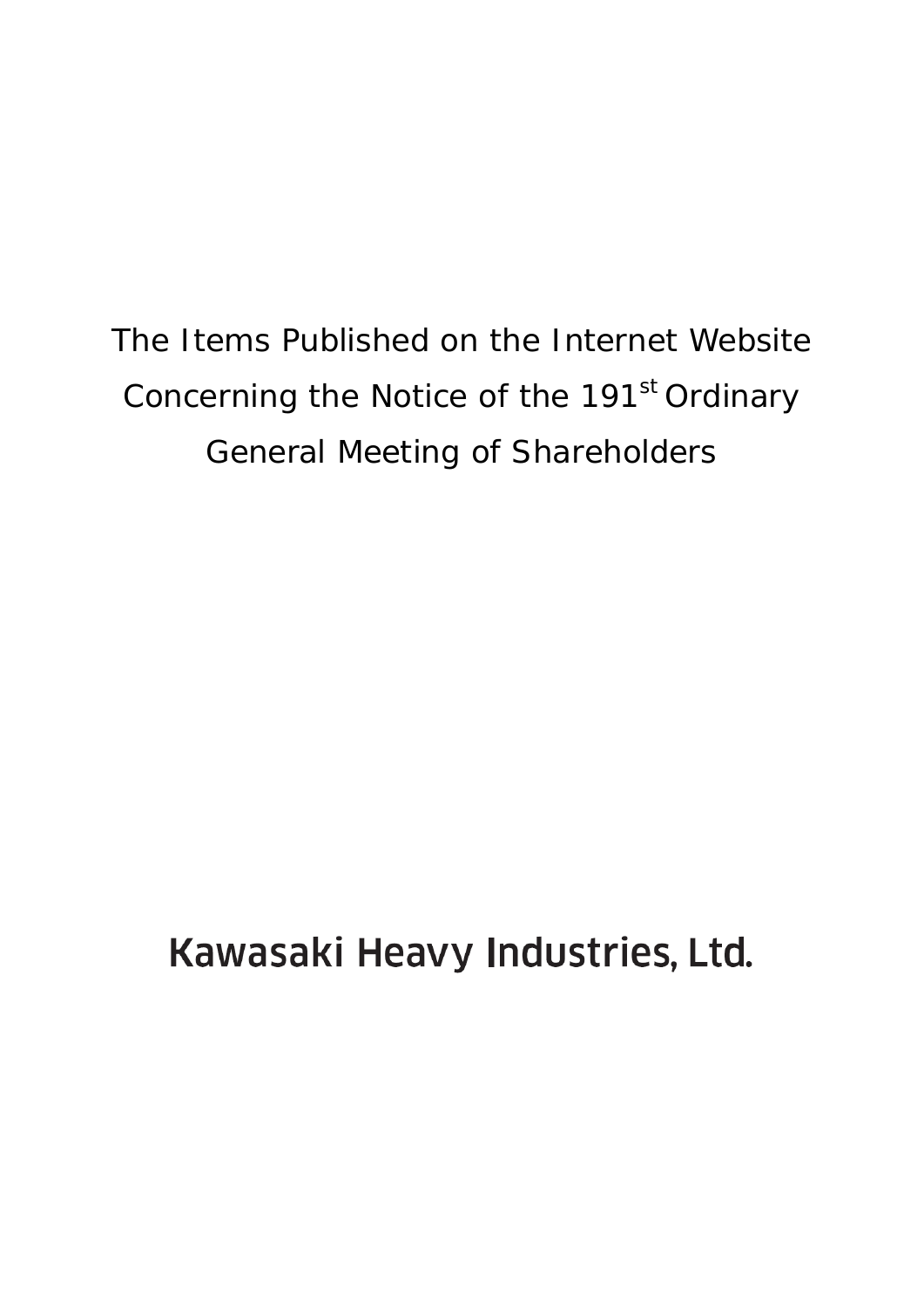# **Notes to the Consolidated Financial Statements**

# **(Notes to the basis for preparation of consolidated financial statements)**

- 1. Scope of consolidation Number of consolidated subsidiaries and names of principal subsidiaries 96 in total
	- (Domestic) Kawasaki Trading Co., Ltd., NIPPI Corporation, KCM Corporation, Kawasaki Machine Systems, Ltd., Kawasaki Thermal Engineering Co., Ltd., KCMJ Corporation, EarthTechnica Co., Ltd., Kawasaki Motors Corporation Japan
	- (Overseas) Kawasaki Motors Corp., U.S.A., Kawasaki Motors Manufacturing Corp., U.S.A., Kawasaki Motors Enterprise (Thailand) Co., Ltd., Kawasaki Motors Europe N.V., Kawasaki Rail Car, Inc., P.T. Kawasaki Motor Indonesia, Kawasaki Motors (Phils.) Corporation, Flutek, Ltd.

Two newly established subsidiaries were included in the scope of consolidation.

One consolidated subsidiary was eliminated due to an absorption-type merger with another consolidated subsidiary and was excluded from the scope of consolidation.

- 2. Application of the equity method
	- (1) Number of non-consolidated subsidiaries and affiliates and names of principal companies which are subject to the equity method<br>Affiliates 18 in total

18, Nantong COSCO KHI Ship Engineering Co., Ltd.

One additional company which is accounted for by the equity method was newly established. Accordingly, it has been included in the scope of accounting by the equity method from the start of the current consolidated fiscal year.

(2) Names of principal companies of non-consolidated subsidiaries and affiliates not subject to the equity method Affiliates Commercial Airplane Co., Ltd.,

Asahi Aluminium Co., Ltd.

These affiliates are excluded from application of the equity method because they do not have any material impact on the consolidated financial statements with respect to net income and retained earnings.

# 3. Significant accounting policies

- (1) Standards and methods for evaluation of assets
	- (i) Marketable securities
		- Bonds held to maturity

Principally stated by the amortized cost method

Other marketable securities

- Securities with market quotations

Stated at market based on the market price on the settlement date of the accounting period (with all valuation differences charged to net assets and the cost of sale computed mainly by the moving average method).

- Securities without market quotations Stated at cost principally using the moving average method No trading securities are held by the Company.
- (ii) Inventories Stated at cost principally using the specific identification method, the moving-average method, and the first-in first-out method (a method for lowering the book value due to deterioration of profitability)
- (iii) Net credit and net liability incurred by derivative transactions Stated at market
- (2) Depreciation methods for fixed assets
	- (i) Property, plant and equipment
		- Other than leased assets The straight line method is principally used for depreciation.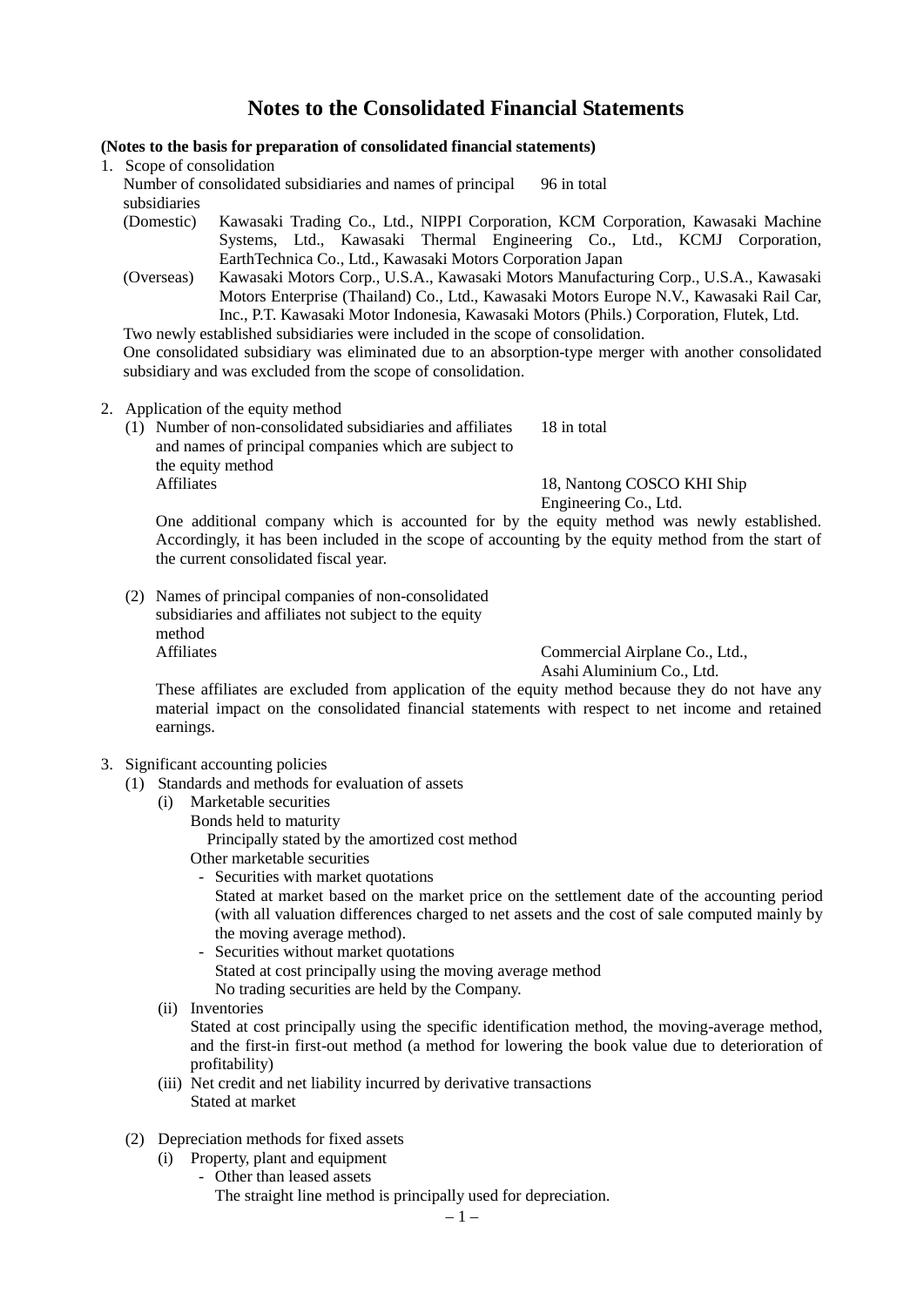# - Leased assets

The leased assets involved in finance lease transactions that do not involve transfer of ownership are subject to the straight-line method, whereby the leasing period is deemed to be the duration of useful life and the residual value as zero.

With respect to finance lease transactions not involving the transfer of ownership undertaken prior to the first year of implementation of the revision of the lease accounting standards, the Company continues to apply accounting treatment similar to that for ordinary operating leasing transactions.

- (ii) Intangible assets
	- Other than leased assets

The straight line method is used. The Company's own software (used by the Company) is subject to amortization based on the period of internal use (generally five years).

- Leased assets

The leased assets involved in finance lease transactions that do not involve transfer of ownership are subject to the straight-line method, whereby the leasing period is deemed to be the duration of useful life and the residual value as zero.

With respect to finance lease transactions not involving transfer of ownership undertaken prior to the first year of the implementation of the revision of the lease accounting standards, the Company continues to apply an accounting treatment similar to that for ordinary operating leasing transactions.

(3) Standards for translation of assets and liabilities denominated in foreign currencies into yen

The Company applies the revised accounting standards for transactions denominated in foreign currencies (*Opinion Concerning the Revision of Accounting Standards for Transactions Denominated in Foreign Currencies* issued by Business Accounting Council on October 22, 1999).

- (4) Methods of accounting for provisions
	- (i) Allowance for doubtful receivables In order to provide losses due to doubtful receivables, an amount mainly based on the historical write-off rate is recorded for ordinary receivables, and the necessary amount based on the estimated recoverability of individual cases is recorded for specified receivables such as doubtful receivables.
	- (ii) Accrued bonuses A provision is recorded based on estimated bonuses to employees.
	- (iii) Provision for product warranties A provision is recorded for expenditures for warranties concerning construction contracts based on past experience or on estimations of individual cases.
	- (iv) Provision for losses on construction contracts

A provision for an estimated amount of losses is recorded for the next fiscal year and thereafter concerning construction works which are anticipated to incur significant losses and which allow reasonable estimation of the loss incurred at the end of fiscal year under review among those construction works that have not been delivered as of the end of the fiscal year.

- (v) Provision for losses on damages suit In preparedness for litigation losses, we have estimated future potential losses, and have posted an amount deemed necessary.
- (vi)Provision for environmental measures

The Company provided an estimated amount to cover expenditures such as the disposal of PCB (poly chlorinated biphenyl) waste required under the "Law Concerning Special Measures for Promotion of Appropriate Disposal of PCB Waste."

(5) Hedge accounting policy

The Company employs deferred hedge accounting and defers recognition of unrealized losses, unrealized gains, and evaluation differences incurred by the marking to market of hedges such as derivative transactions as net assets until losses and gains due to the target of hedging are recognized.

(6) Standards for revenue recognition

The standard applied for posting revenue for construction contracts is in accordance with the Accounting Standard for Construction Contracts (Accounting Standards Board of Japan(ASBJ), Statement No. 15, December 27, 2007) and Guidance on Accounting Standard for Construction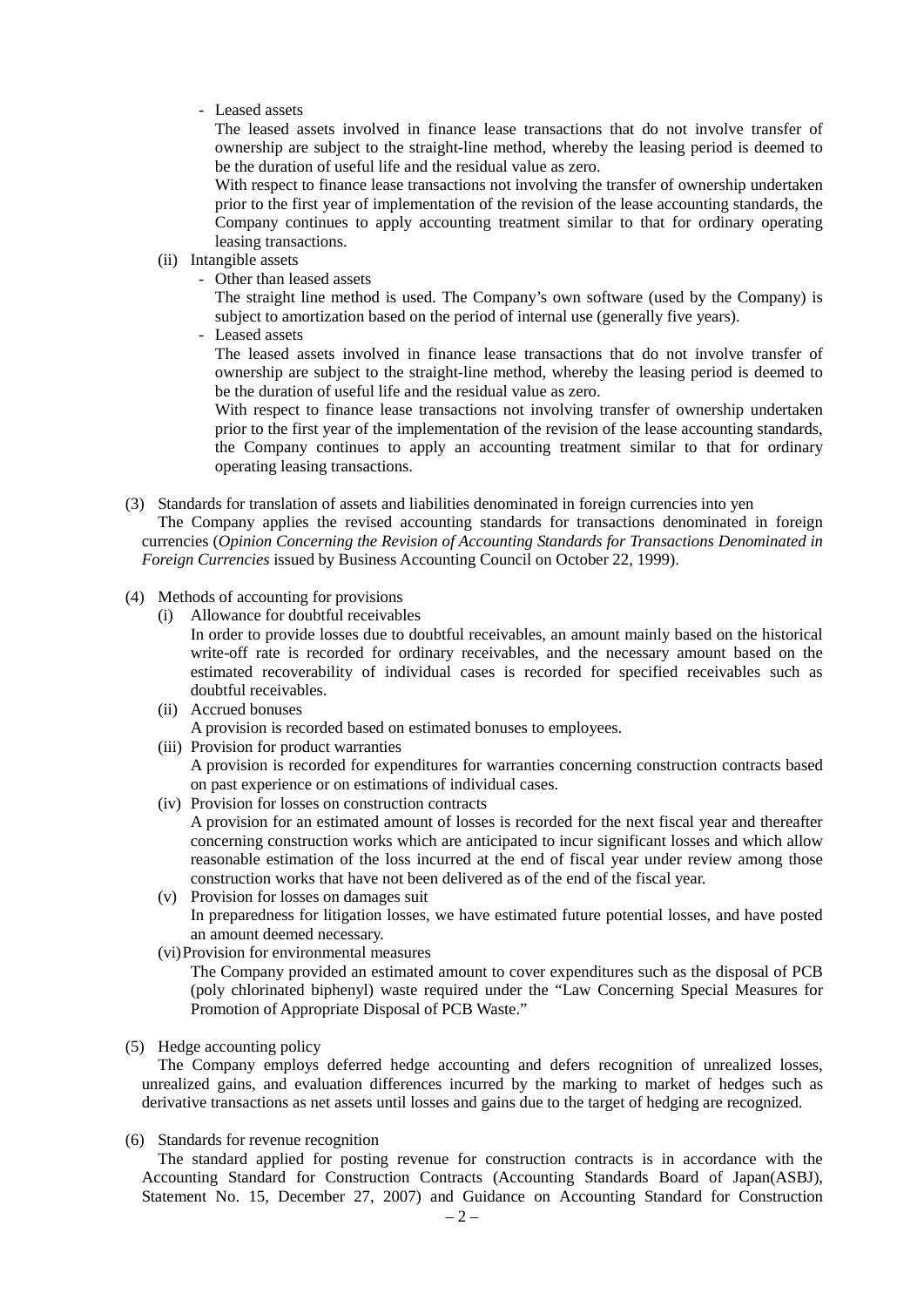Contracts (ASBJ Guidance No. 18, December 27, 2007). However, with respect to posting of revenue for long-term or major construction works (principally those with a construction period longer than 1 year, and a contract amount of ¥3.0 billion or more) for which construction started prior to March 31, 2009, we apply the construction progress standard (the estimate for the rate of construction progress is mainly according to the cost accounting method), and with respect to other construction we apply the completed-contract method.

With regard to contracts for which the amount of revenue from delivery is not determined and/or cost of sales is not finalized, both sales and cost of sales are estimated.

- (7) Consumption tax and local consumption tax are subject to accounting treatment using the tax excluded method.
- (8) The Company adopts a consolidated tax payment system.
- (9) Amortization method and amortization period of goodwill Goodwill is amortized over the relevant period by the straight line method based on an estimate of the effective duration. However, all goodwill that is monetarily insignificant is amortized at the same time in the fiscal year under review.
- (10) Other important matters in preparing the consolidated financial statements

Standards of accounting for retirement and severance benefit liabilities

A provision is recorded for the amount deemed to have been incurred as of fiscal year-end under review based on the estimated retiree benefits and plan assets as of this fiscal year-end (including the retirement benefit trust) in order to cover employee retirement benefits.

Actuarial differences are expensed effective from the next consolidated fiscal year mainly by the straight line method over a period of 10 years, and prior service costs are expensed effective from this fiscal year chiefly by the straight line method for a period of 10 years.

Unrecognized actuarial differences and unrecognized prior service cost are recorded for accumulated other comprehensive income's cumulative adjustment for retirement benefits in the net assets section of the consolidated balance sheet after adjusting for a tax effect.

With regard to the method for attributing expected retirement benefits to this consolidated accounting period under review in calculating projected benefit obligations, the benefit formula basis is applicable.

#### **(Changes in accounting policies)**

(Changes in accounting policies)

(Adoption of new accounting standard for retirement benefits)

Effective from the consolidated fiscal year under review, the Company adopted the Accounting Standards Board of Japan's new Accounting Standard for Retirement Benefits (ASBJ Statement No. 26, May 17, 2012) and its accompanying implementation guidelines, "Guidance on Accounting Standard for Retirement Benefits" (ASBJ Guidance No. 25, May 17, 2012), both of which take effect from the start of the consolidated fiscal year beginning on or after April 1, 2013. The Company has switched to recognizing the excess of retirement benefit obligations over pension assets as retirement and severance benefit liabilities and booked previously unrecognized actuarial losses and unrecognized prior service costs as retirement and severance benefit liabilities. Additionally, the Company revised its method of calculating retirement benefit obligations and service costs and changed its method of attributing projected retirement and severance benefit obligations to accounting periods from a straight line basis to a benefit formula basis.

When recognizing a retirement benefit liability in the amount of the excess of retirement benefit obligations over pension assets as of the start of the consolidated fiscal year under review, the Company debited accumulated other comprehensive income's cumulative adjustment for retirement benefits to reflect recognition of the liability in accordance with the transitional measures provided in Paragraph 37 of the Accounting Standard for Retirement Benefits. The Company also debited its capital surplus account as of the beginning of the consolidated fiscal year under review, to reflect the effect of the change in its method of calculating retirement benefit obligations and service costs.

These debits reduced accumulated other comprehensive income and retained earnings as of the beginning of the consolidated fiscal year under review, by ¥20,410 million and ¥11,125 million, respectively. The effect on income is minimal.

(Treatment of FIA)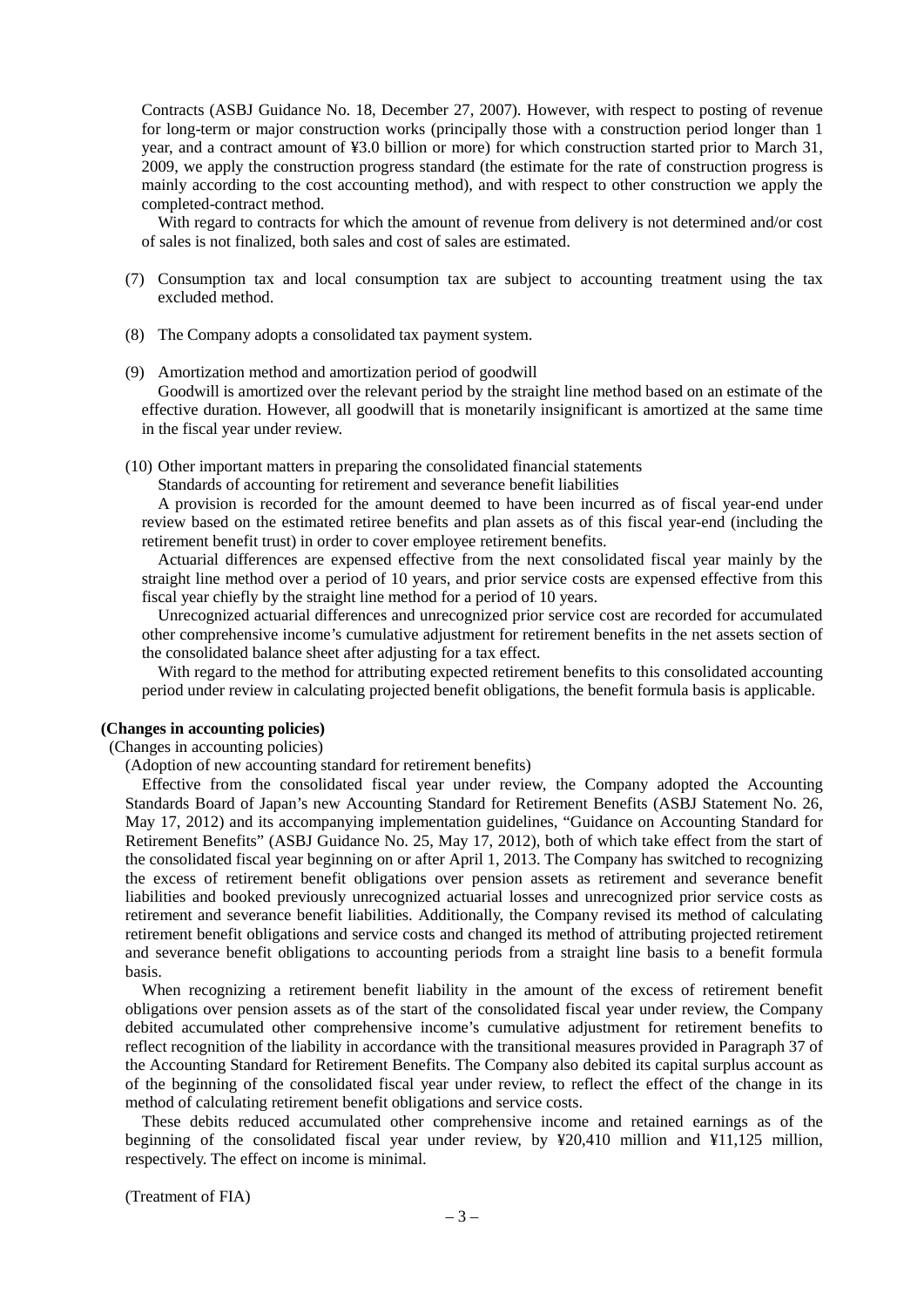When the Company's main partners sell jet engines to airlines, the airlines demand a type of discount called fleet introductory assistance (FIA). The Company is charged a share of this FIA in proportion to its involvement in projects. The Company has previously included these FIA charges in cost of sales. Effective from the consolidated fiscal year under review, the Company has switched to reporting FIA charges as a deduction from sales.

After reassessing its FIA transactions in light of the Japanese Institute of Certified Public Accountants' Accounting Practice Committee Research Report No. 13, "Research Report on Revenue Recognition in Japan (Interim Report)," issued in July 2009, the Company decided that this revised treatment results in a more appropriate presentation of its operating performance.

The Company deducted FIA charges from sales in the consolidated fiscal year under review, and because the impact of this accounting policy change on the consolidated financial statements as a whole is minimal, the Company did not apply the change retrospectively.

The change reduced both sales and cost of sales for the consolidated fiscal year under review, by ¥37,499 million, relative to what they would have been in the absence of the change, but it had no effect on operating income, recurring profit, or income before income taxes and minority interests.

#### (Treatment of specialized jigs and tools for civilian aircraft)

Effective from the consolidated fiscal year under review, the Company and some of its consolidated subsidiaries have reclassified jigs and tools used in the Aerospace segment's civilian aircraft manufacturing operations from inventory (work in process) to property, plant and equipment as a result of a reassessment of the balance sheet classification of these jigs and tools in light of their growing size and functionality.

The Company and its applicable consolidated subsidiaries reclassified the jigs and tools as of the previous consolidated fiscal year-end and carried the revised asset balances over as beginning balances for the consolidated fiscal year under review. Since the impact of this reclassification on the consolidated financial statements as a whole is minimal, they did not apply the reclassification retrospectively.

The reclassification reduced work in process as of the beginning of the consolidated fiscal year under review, by ¥26,781 million and increased property, plant and equipment and intangible assets by ¥26,555 million and ¥226 million relative to what they would have been in the absence of the reclassification.

Previously, the book value of the specialized jigs and tools was transferred from work in process to cost of sales upon the sale of the aircraft components for which the jigs and tools were used. From now on, the jigs and tools will be depreciated as fixed assets and their depreciation will be allocated between cost of sales and work in process. The impact of this change on earnings is minimal.

## (Treatment of subsidies related to aircraft development)

In developing aircraft and jet engines, the Company receives development-related subsidies pursuant to the Aircraft Industry Promotion Act. The Company previously placed priority on the subsidy transactions' legal form by recognizing the subsidies as revenue received in consideration for development deliverables, charging the revenues' corresponding development expenses to cost of sales, and recognizing projected future obligations related to the subsidies as warranty obligations. From the consolidated fiscal year under review, the Company has been placing more priority on the subsidy transactions' economic substance and has revised its accounting treatment accordingly. Specifically, the Company no longer recognizes the subsidies as revenue and, on its balance sheet, it now recognizes projected future obligations as liabilities and capitalizes development expenses as inventory.

After reassessing the subsidy transactions by placing priority on their substance in light of the Japanese Institute of Certified Public Accountants' Accounting Practice Committee Research Report No. 13, "Research Report on Revenue Recognition in Japan (Interim Report)," issued in July 2009, the Company decided that this revised treatment results in a more appropriate presentation of its operating performance and financial condition.

At the end of the consolidated fiscal year under review, the Company capitalized the development expenses as inventory and recognized a liability as described above. Since the impact of these changes on the consolidated financial statements as a whole is minimal, the Company did not apply the changes retrospectively. The impact of the changes on earnings is minimal.

As a result, the work in process, accounts payable-other and long-term accounts payable-other balance at the end of the consolidated fiscal year under review increased by ¥14,409 million, ¥1,160 million and ¥13,249 million, respectively. The impact of the changes on earnings was minimal.

(Changes in accounting policies which are difficult to distinguish from changes in accounting estimates, and changes in accounting estimates)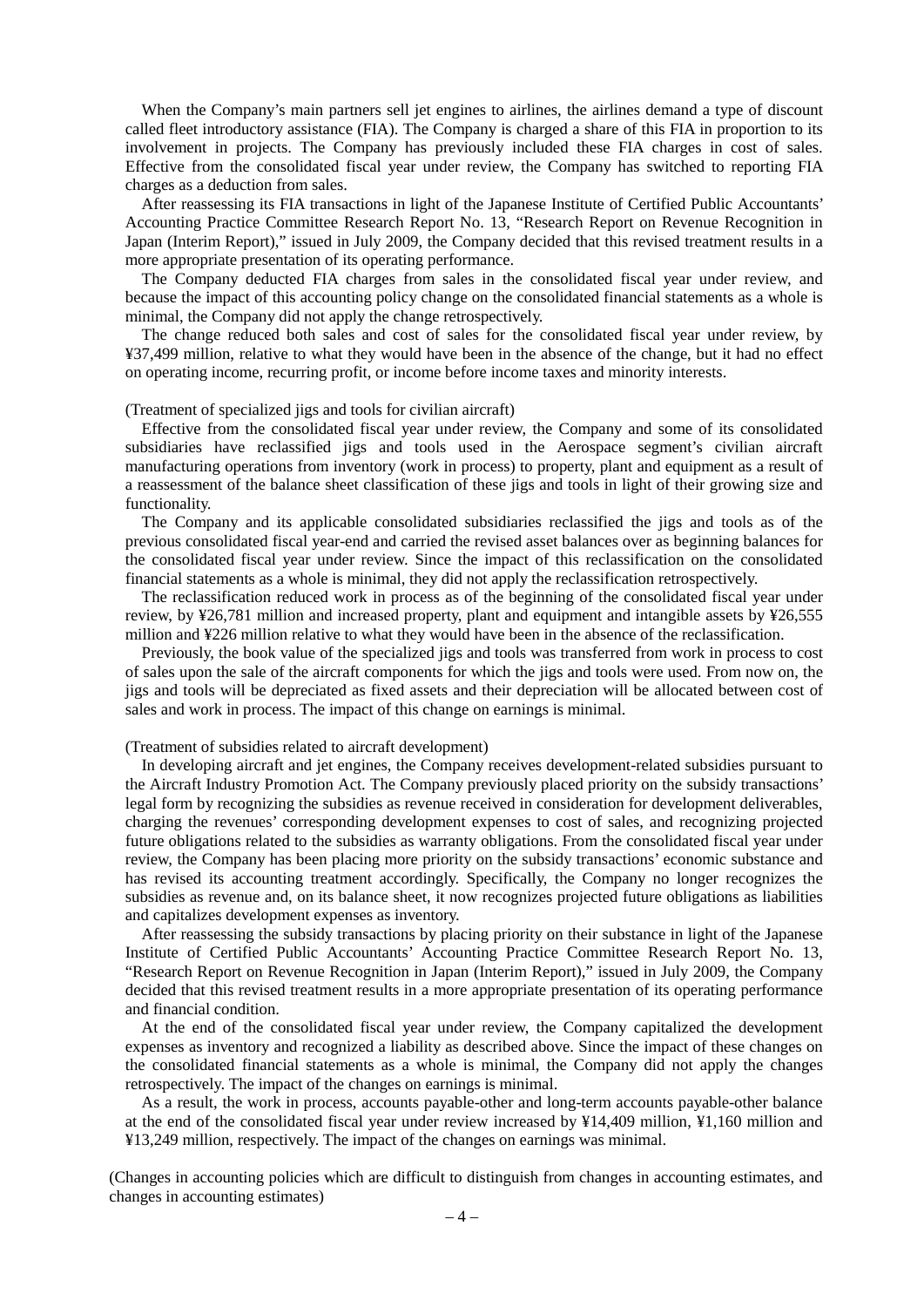(Changes in depreciation method and depreciable lives)

The Company and its domestic consolidated subsidiaries have previously used the declining balance method to depreciate their property, plant and equipment (except for buildings (excluding fixtures) acquired on or after April 1, 1998, which have been depreciated by the straight line method). Effective from the consolidated fiscal year under review, they have switched to using the straight line method for all property, plant and equipment.

In accordance with Kawasaki Business Vision 2020, the Company and its consolidated subsidiaries actively conduct overseas operations ranging from production to sales while treating their domestic plants as development and production hubs where advanced technological capabilities are concentrated. Given this configuration, overseas capital investment is expected to become even more important than before.

As a result of the change in the depreciation method in response to such a change in the capital investment environment, the Group production facilities are expected to operate stably and the economic benefits of capital investments will accordingly accrue evenly over time. The Company therefore decided that switching to the straight line method of depreciation would more accurately reflect the state of its operations from the standpoint of appropriately reporting quarterly and annual income and losses.

Additionally, the Company and its domestic consolidated subsidiaries have previously depreciated their machinery and tools based mainly on depreciable lives prescribed in the Corporation Tax Act. In conjunction with the change in depreciation method, they have revised the depreciable lives of their machinery and tools effective from the consolidated fiscal year under review. They did so based on a comprehensive reassessment of the physical and economic lives of the machinery and tools, taking into account various factors including product life spans and the risk of production process obsolescence.

As a result of these changes, consolidated operating income, recurring profit, and income before income taxes and minority interests for the consolidated fiscal year under review were ¥13,602 million higher than they would have been in the absence of the changes.

#### **(Additional Information)**

(Effects of the change of corporate tax rate, etc.)

In accordance with the promulgation of the "Law for Partial Amendment of the Income Tax Law, Etc." (2014, Law No. 10) on March 31, 2014, the Special Reconstruction Corporation Tax will no longer be imposed from the consolidated fiscal year beginning on or after April 1, 2014.

The statutory tax rate, which is used to calculate deferred tax assets and liabilities, has been reduced from previous 37.8% to 35.4% for the temporary differences expected to be cleared in the consolidated fiscal year beginning on or after April 1, 2014.

This tax rate change decreased net deferred tax assets by ¥2,040 million, increased income taxes-deferred by ¥1,896 million, and decreased deferred gains or losses on hedges by ¥143 million.

#### **(Notes to Consolidated Balance Sheet)**

| 1. | The amounts presented are rounded down to the nearest unit.                     |                                      |
|----|---------------------------------------------------------------------------------|--------------------------------------|
| 2. | Accumulated depreciation of property, plant and equipment                       | $4727,241$ million                   |
| 3. | Assets pledged as collateral                                                    |                                      |
|    | Buildings and structures                                                        | ¥82 million                          |
|    | Securities held for investment purpose                                          | $\angle 14$ million                  |
|    | Other                                                                           | ¥854 million                         |
|    | Shares of ENSEADA INDUSTRIA NAVAL S.A., an affiliate accounted for              |                                      |
|    | using the equity method, are offered in security for loans from financial       |                                      |
|    | institutions. Relevant liabilities as of the end of the fiscal year include     |                                      |
|    | long-term debt of ¥31,842 million.                                              |                                      |
|    | Besides those mentioned above, shares of affiliates in the amount of ¥30        |                                      |
|    | million, which are eliminated in consolidated financial statements, are offered |                                      |
|    | in security (revolving pledge).                                                 |                                      |
|    | Liabilities relating to collateral                                              |                                      |
|    | Short-term borrowings                                                           | $\angle 13$ million                  |
|    | Long-term debt                                                                  | $\text{\textsterling}127$ million    |
|    | Other                                                                           | ¥4 million                           |
| 4. | Guarantee obligations for bank loans of subsidiaries and                        |                                      |
|    | affiliates, etc. and employees                                                  | $\text{\textsterling}25.630$ million |

**(Notes to Consolidated Statement of Income)**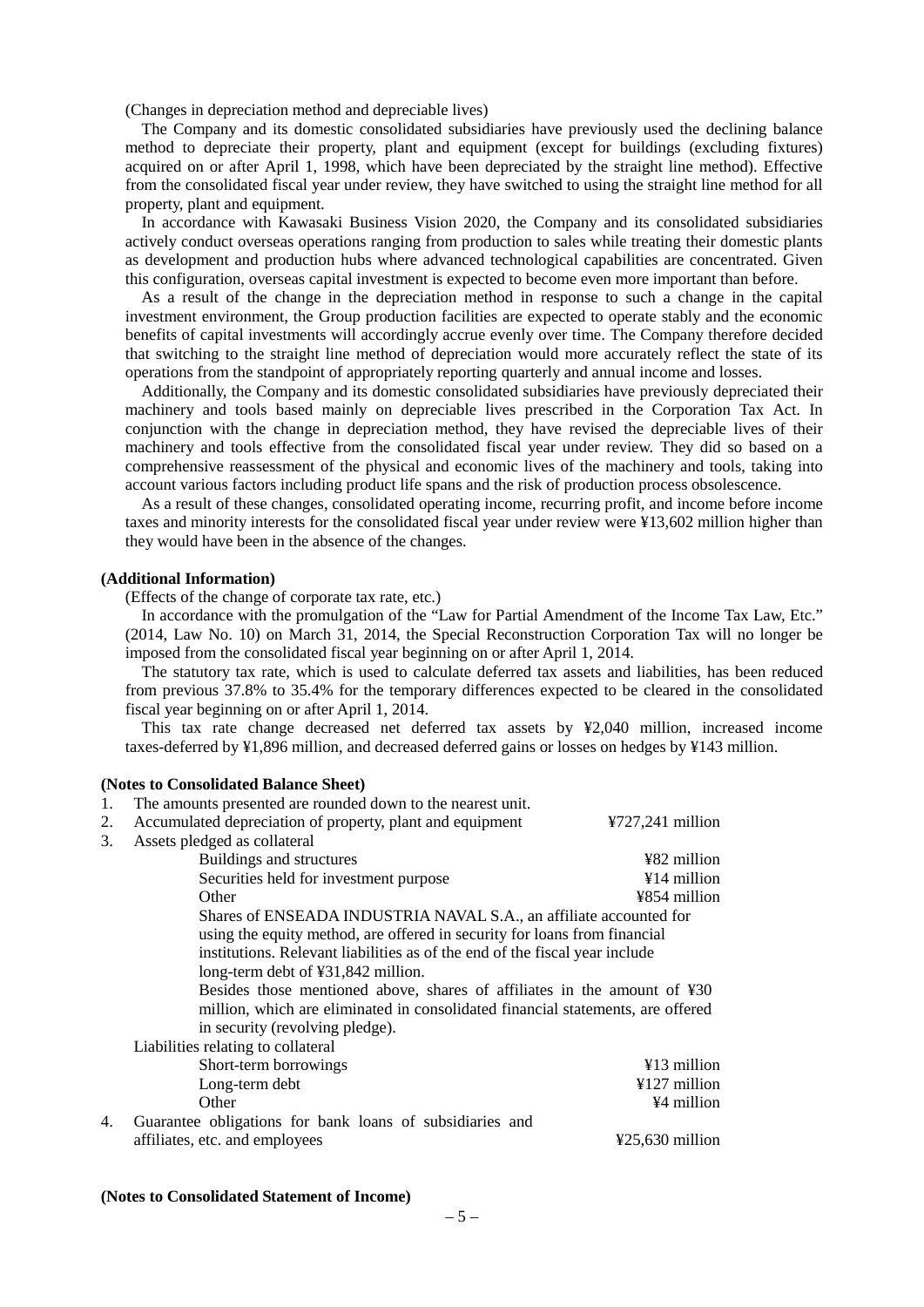- 1. The amounts presented are rounded down to the nearest unit.
- 2. Loss on impairment of fixed assets
	- (1) Outline of the asset group that recognized an impairment loss

| Jse                | Place                         | <b>Type</b>                          |
|--------------------|-------------------------------|--------------------------------------|
| Operating property | Wakamatsu-ku, Kitakyushu City | Land, buildings and structures, etc. |

- (2) Method for classifying individual asset groups Classification of individual asset groups is conducted principally on the basis of operating activities, and significant leasing assets and idle assets are treated individually as a specific asset group.
- (3) Developments that led to the recognition of an impairment loss Certain assets experienced a deterioration of operating results, decline of market price, and loss of usability. Accordingly, the Company lowered the book values of the relevant assets to recoverable amounts.
- (4) Method for computation of recoverable amount

A recoverable amount is estimated by the net sale price or the use value. The net sale price is determined based on the real estate appraisal or the assessed value for real estate tax, and the use value is computed based on future cash flow.

(5) Amount of impairment loss

The amount of ¥476 million for impairment loss was posted under extraordinary losses as impairment loss, and the breakdown of the types of fixed assets is as follows.

| Land                     | ¥381 million |
|--------------------------|--------------|
| Buildings and structures | ¥63 million  |
| Other                    | ¥30 million  |
| Total                    | ¥476 million |

- 3. Gain on contribution of securities to the pension trust is attributable to the additional contribution of investment securities held by the Company to the pension trust.
- 4. Loss on disaster is mainly attributable to building removal costs and loss of fixed assets and inventories due to the collapse of a hangar roof in Atsugi Works of NIPPI Corporation caused by the heavy snowfall on February 15, 2014.

# **(Notes to Consolidated Statement of Changes in Net Assets)**

- 1. The amounts presented are rounded down to the nearest unit.
- 2. Total number of shares outstanding as of end of the fiscal year under review
- 3. Dividends

Common stock 1,671,892,659 shares

| w                                                      |                                 |                             |                |                |  |
|--------------------------------------------------------|---------------------------------|-----------------------------|----------------|----------------|--|
| Resolution                                             | Total dividend<br>(million yen) | Dividend per share<br>(ven) | Record date    | Effective date |  |
| General Meeting of<br>Shareholders on<br>June 26, 2013 | 8.358                           |                             | March 31, 2013 | June 27, 2013  |  |

| Scheduled date of<br>resolution                        | Total dividend<br>(million yen) | Dividend per share<br>(ven) | Record date    | Effective date |
|--------------------------------------------------------|---------------------------------|-----------------------------|----------------|----------------|
| General Meeting of<br>Shareholders on<br>June 26, 2014 | 10.030                          |                             | March 31, 2014 | June 27, 2014  |

## **(Notes to financial instruments)**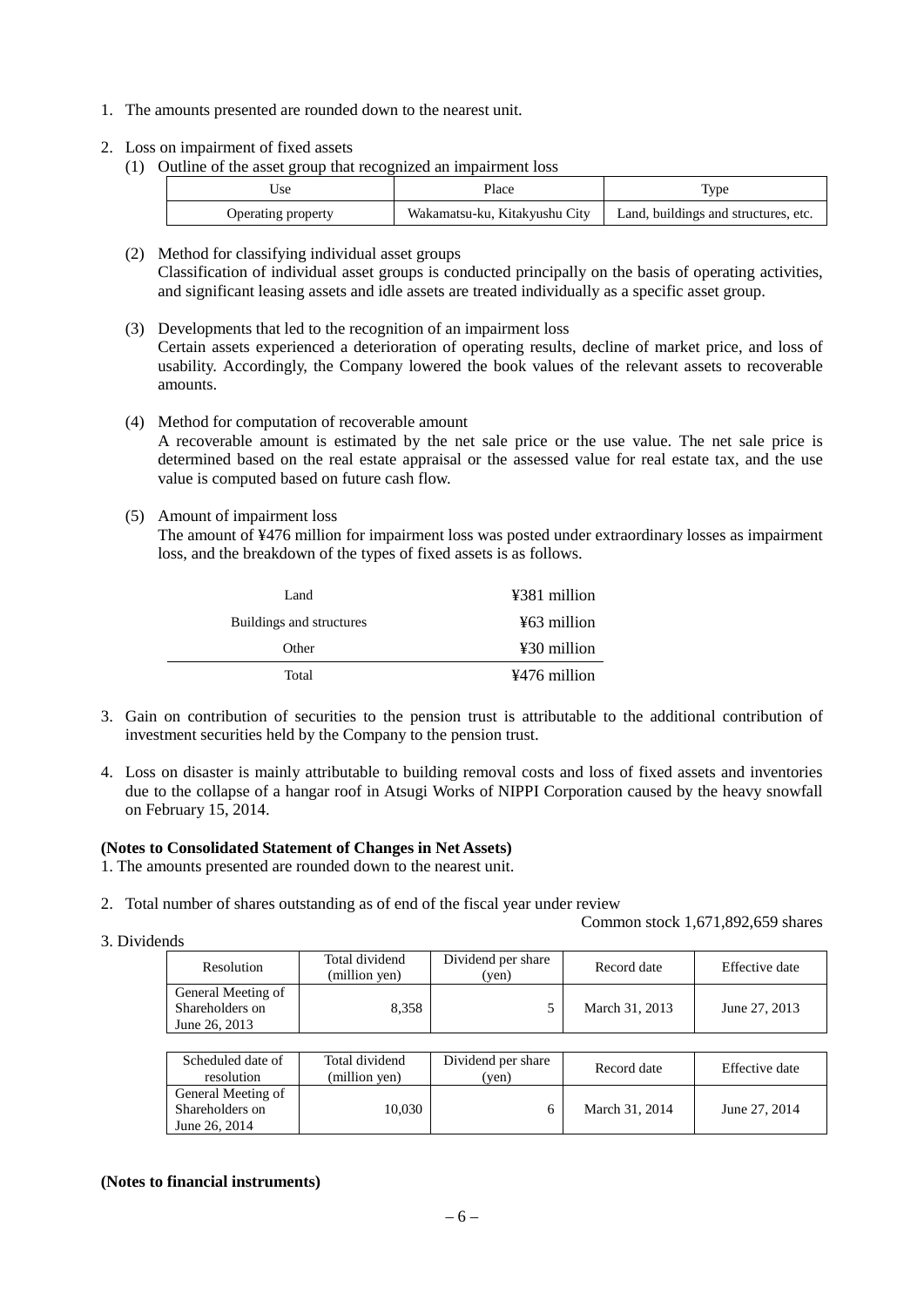## 1. Matters regarding financial instruments

KHI Group raises necessary funds, in light of its business plans; for long-term working capital and capital expenditure funds the Group predominantly raises funds through bank loans and issuance of corporate bonds, for short-term working capital it raises funds through bank loans and issuance of short-term bonds (electronic commercial paper), and so forth. Temporary surplus funds are invested in highly secure financial assets. We use derivatives to avoid risks described hereunder and do not engage in speculative transactions.

Operating receivables, namely, trade receivables are exposed to counterparty credit risk. The currency exchange risk of the debts and credits in foreign currencies which arise from global business operations is hedged by using foreign exchange forward contracts and currency swaps, and so forth. in principle against the net amount of the debts and credits in the foreign currency. Investments in securities are mainly shares of corporations which we have business dealings with, and of these investments, those shares that are listed are exposed to the risk of market price fluctuations.

Most trade payables, which are operating liabilities, have maturities of less than one year. Some of those are denominated in foreign currencies due to the import of materials, and so forth, and although they are exposed to the risk of currency fluctuation, most are within the limit of the balance of accounts receivable in the same foreign currency. Debts payable composed of loans, corporate bonds, and lease obligations related to finance lease transactions are raised for the purpose of securing working capital and capital expenditure funds, and the longest maturity from the date of settlement is about nine years. Some of those instruments have floating interest and are denominated in foreign currencies and are therefore exposed to the risk of interest rate and currency exchange fluctuations, however we hedge those risks as required by using derivatives transactions (interest rate swaps and currency swaps).

Derivative transactions are transactions which include exchange forward contracts and currency options and currency swaps transactions for the purpose of hedging exchange fluctuation risks of the debts and credits in foreign currencies, and interest rates swap transactions and so forth for the purpose of hedging interest fluctuation risks of debts payable.

2. Matters concerning fair market value, etc. of financial instruments

The prices recorded in the consolidated balance sheet, fair market value and the difference between those as of the end of this consolidated fiscal year are as follows.

|                                     |                                                               |                           | (Unit: million yen) |
|-------------------------------------|---------------------------------------------------------------|---------------------------|---------------------|
|                                     | Price recorded in<br>the consolidated<br>balance sheet( $*$ ) | Fair market<br>$value(*)$ | Difference          |
| Cash on hand and in banks           | 47,949                                                        | 47,949                    |                     |
| Trade receivables<br>2)             | 415,664                                                       | 415,545                   | (118)               |
| (3) Long-term investment securities | 7,799                                                         | 7,795                     | $\left( 4\right)$   |
| Trade payables<br>(4)               | [252, 107]                                                    | [252, 107]                |                     |
| (5) Electronically recorded         | [53, 923]                                                     | [53, 923]                 |                     |
| obligations-operating               |                                                               |                           |                     |
| (6) Short-term borrowings           | [190, 757]                                                    | [190, 757]                |                     |
| Bonds payable                       | [110,000]                                                     | [111, 898]                | (1,898)             |
| (8) Long-term debt                  | [141, 343]                                                    | [140, 618]                | 725                 |
| (9) Derivative transactions         | [4, 558]                                                      | [4, 558]                  |                     |

(\*) Figures which are posted as liabilities are shown in [ ].

(Note 1) Matters concerning the method for calculating the fair market value of financial instruments and marketable securities and derivatives transactions

(1) Cash on hand and in banks

These instruments can be settled within short term and fair market value is roughly equal to book value, therefore the fair market value is stated at book value.

- (2) Trade receivables Trade receivables are grouped into a specified period, and are stated at present value calculated by the discount rate, which takes into account the respective period and credit risk.
- (3) Long-term investment securities

The fair market value for these securities is stated at the price listed on the exchange.

(4) Trade payables, (5) Electronically recorded obligations-operating, (6) Short-term borrowings These instruments can be settled within short term and fair market value is roughly equal to book value,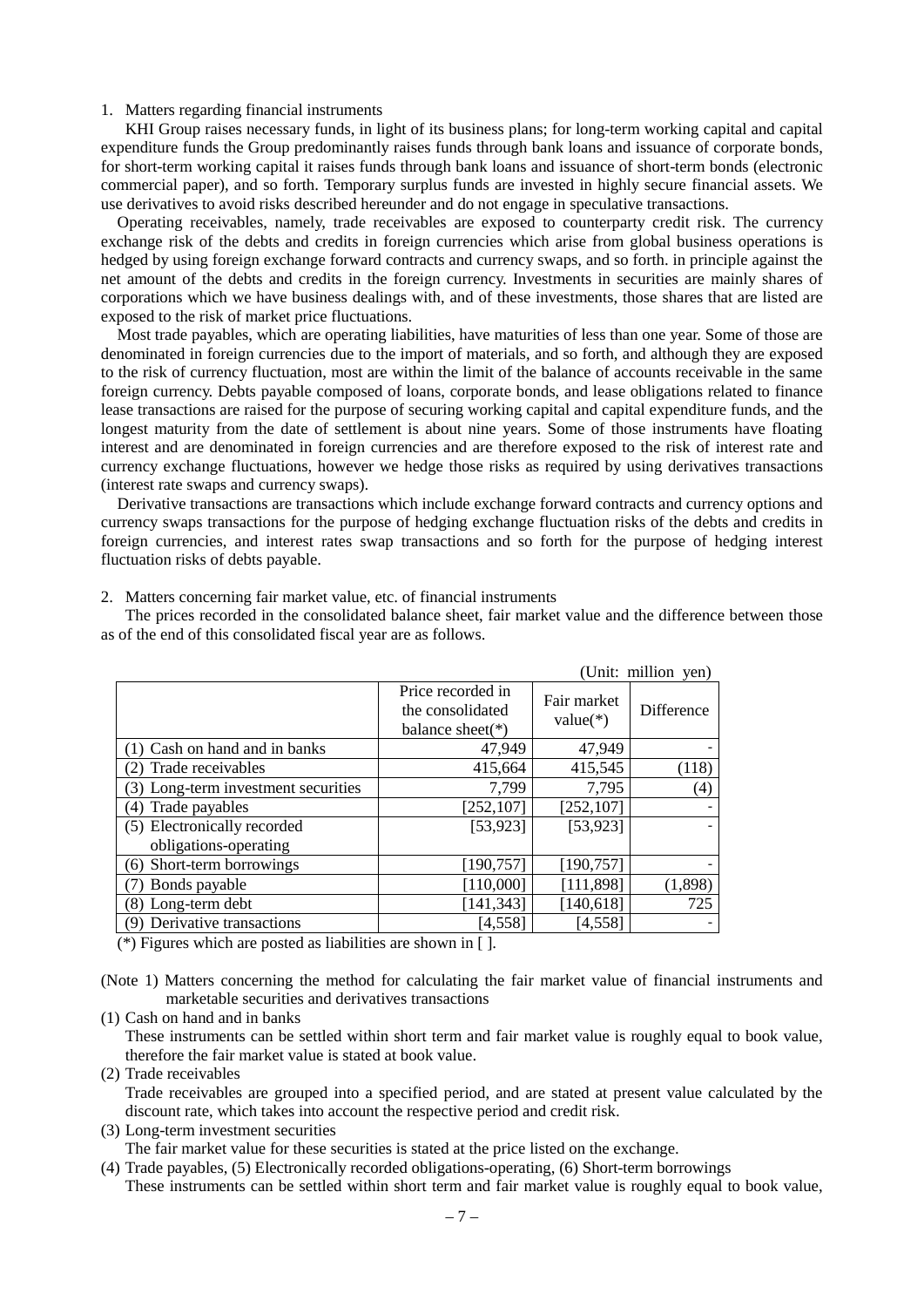therefore the fair market value is stated at book value.

- (7) Bonds payable
	- The fair market value of these instruments is stated at market price.
- (8) Long-term debt

The fair market value of long-term debt is determined by discounting the total of principal and interest by the interest rate on similar new debt.

(9) Derivatives transactions

The fair market value of derivatives is stated at the forward exchange rate or the price offered by the trading financial institution. Of instruments subject to hedge accounting, those which are subject to appropriation of forward exchange contracts are stated in association with hedged trade receivables, and trade payables. Their fair market value is therefore included in the fair market value of the relevant trade receivables, and trade payables.

(Note 2) Shares of affiliates, investments in affiliates and unlisted stocks, and investments in silent partnerships (amount recorded in the consolidated balance sheet was ¥76,576 million) are not included in the table above, as it is deemed to be extremely difficult to ascertain fair market value because those instruments have no market prices, and it is not possible to estimate their future cash flows.

# **(Notes to per share information)**

| 1. Net assets per share | ¥ 217.16 |
|-------------------------|----------|
| 2. Net income per share | ¥ 23.09  |

# **(Other)**

The heavy snowfall on February 15, 2014 caused a hanger roof in Atsugi Works of NIPPI Corporation to collapse, causing damage to aircrafts of the Japan Maritime Self Defense Force and US military that were undergoing regular maintenance. The Company and NIPPI Corporation are currently having discussions with the Japanese Ministry of Defense and U.S. military regarding the way to handle this case. Some discussion results could have a material impact on KHI Group's financial performance.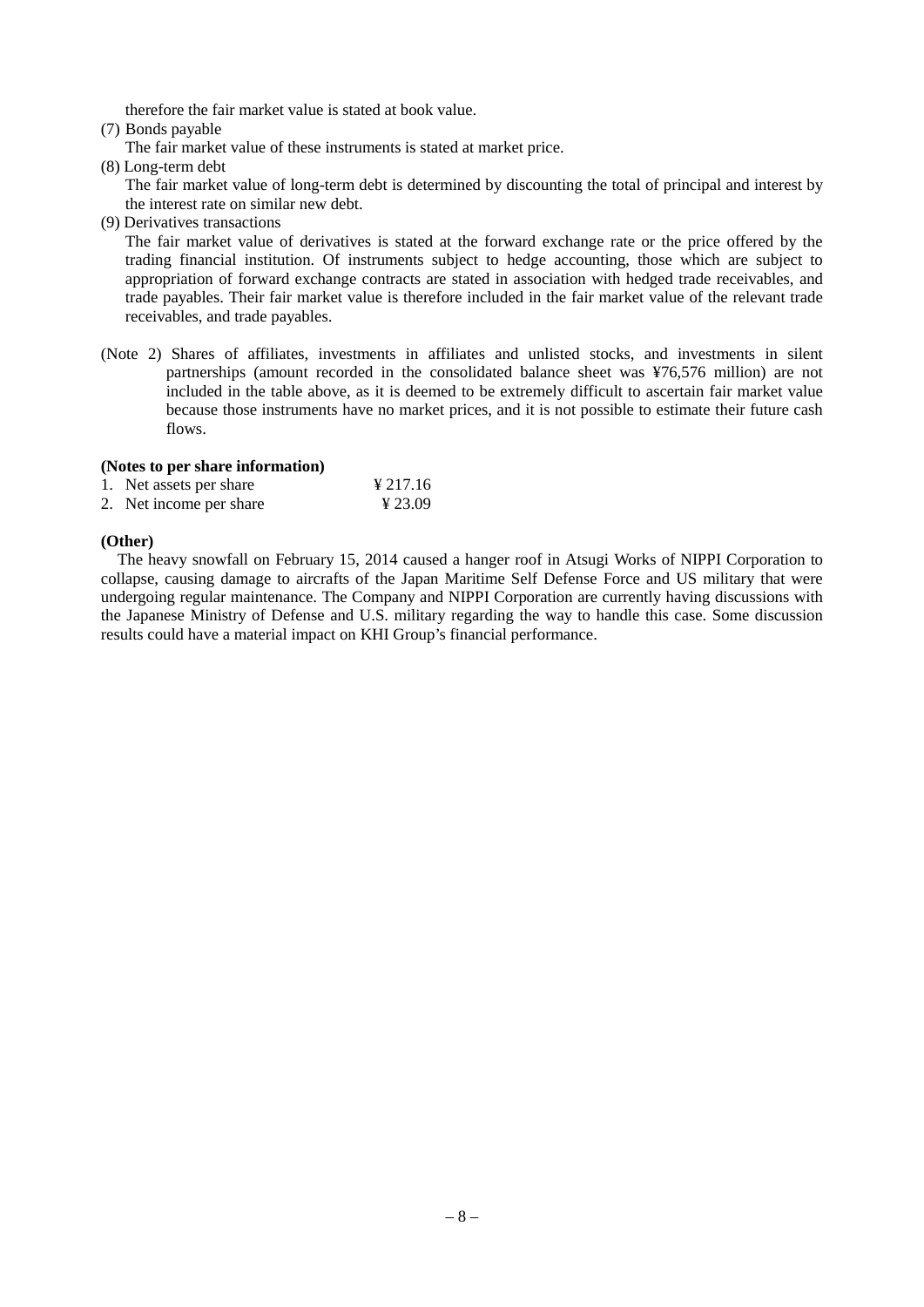# **Notes to the Non-consolidated Financial Statements**

# **(Notes to significant accounting policies)**

- 1. Marketable securities are evaluated by the following methods:
	- (1) Investment securities of subsidiaries and affiliates
	- Stated at cost using the moving-average method
	- (2) Other marketable securities
		- Securities with market quotations
			- Stated at market based on the market price on the settlement date of the fiscal year.
				- Evaluation differences are all charged to net assets, and the amount obtained by subtracting the amount of tax effect from the total amount of the evaluation difference is represented in the section of net assets as "Net unrealized gains on securities."
				- The cost of sales is calculated chiefly by the moving average method.
		- ・ Securities without market quotations
			- Stated at cost using the moving average method
				- Trading securities and held-to-maturity bonds are not held by the Company.
- 2. Inventories are stated at cost using the specific identification method and the moving-average method (a method for lowering the book value due to deterioration of profitability)
- 3. Derivatives are stated at market
- 4. Property, plant and equipment are subject to depreciation conducted by the following methods:
	- (1) Other than leased assets
		- The straight line method is used.
	- (2) Leased assets

The leased assets involved in finance lease transactions that do not involve transfer of ownership are subject to the straight-line method, whereby the leasing period is deemed to be the duration of useful life and the residual value as zero.

With respect to finance lease transactions not involving the transfer of ownership undertaken prior to the first year of implementation of the revision of the lease accounting standards, the Company continues to apply accounting treatment similar to that for ordinary operating leasing transactions.

- 5. Intangible assets are subject to amortization conducted by the following methods:
	- (1) Other than leased assets

The straight line method is used. The Company's own software (used by the Company) is subject to amortization based on the period of internal use (five years).

(2) Leased assets

The leased assets involved in finance lease transactions that do not involve transfer of ownership are subject to the straight-line method, whereby the leasing period is deemed to be the duration of useful life and the residual value as zero.

With respect to finance lease transactions not involving transfer of ownership undertaken prior to the first year of the implementation of the revision of the lease accounting standards, the Company continues to apply an accounting treatment similar to that for ordinary operating leasing transactions.

- 6. The Company applies the revised accounting standards for transactions denominated in foreign currencies (*Opinion Concerning the Revision of Accounting Standards for Transactions Denominated in Foreign Currencies* issued by the Business Accounting Deliberation Council on October 22, 1999) as standards for translation of assets and liabilities denominated in foreign currencies into yen.
- 7. Standards of accounting for provisions
	- (1) Allowance for doubtful receivables

In order to provide losses due to doubtful receivables, an amount based on the historical write-off rate is recorded for ordinary receivables, and the necessary amount based on the estimated recoverability of individual cases is recorded for specified receivables such as doubtful receivables.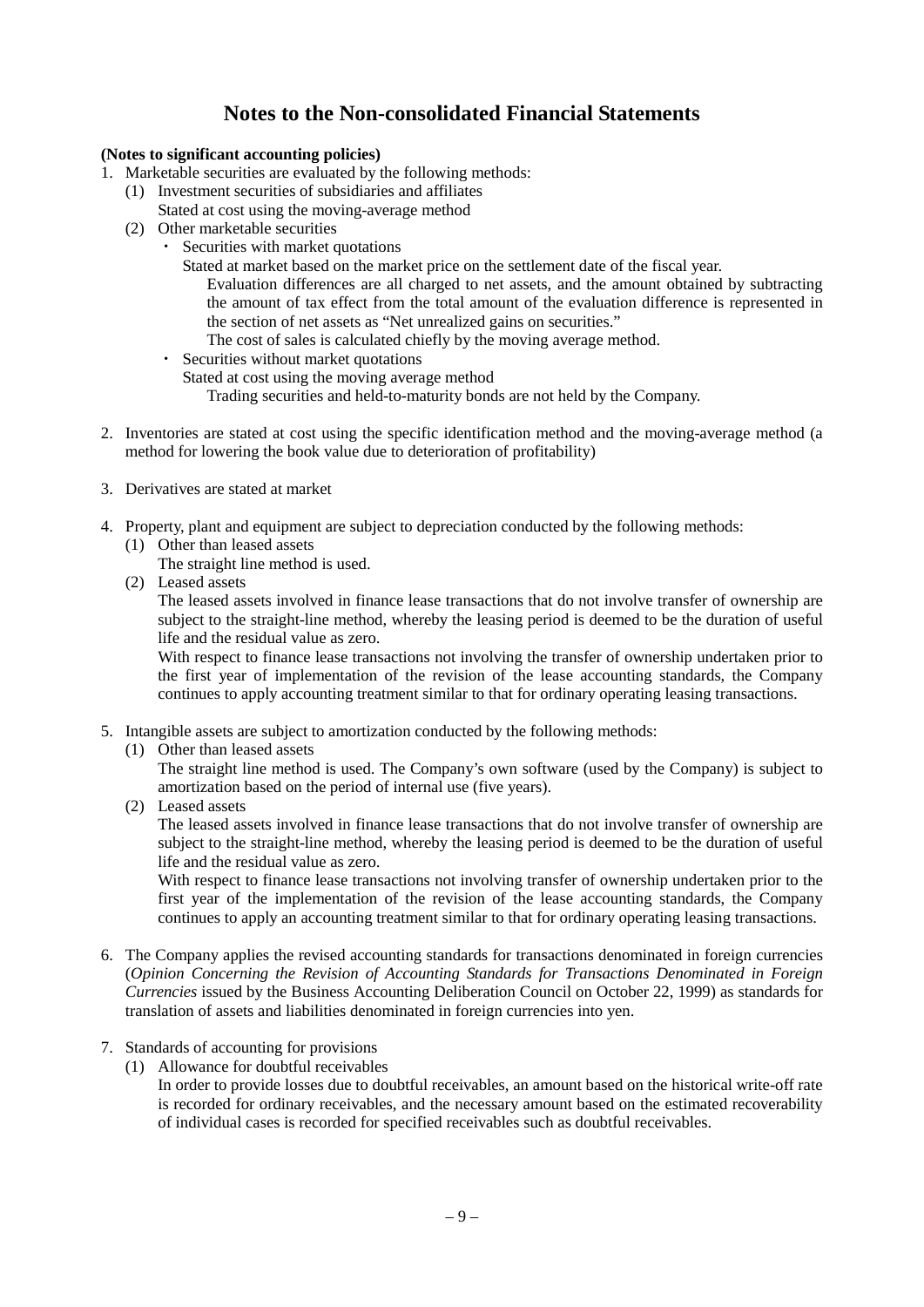# (2) Accrued bonuses

The Company has recorded a provision based on the estimated amount of payments in order to cover the bonus payouts to employees in accordance with the Company's Rules for Bonus Payment.

- (3) Provision for product warranties A provision is recorded for expenditures for warranties concerning construction contracts based on past experience or on estimations of individual cases.
- (4) Provision for losses on construction contracts A provision for an estimated amount of losses is recorded for the next fiscal year and thereafter concerning construction works which are anticipated to incur significant losses and which allow reasonable estimation of the loss incurred at the end of this fiscal year among those construction works that have not been delivered as of the end of the fiscal year.
- (5) Employees' retirement and severance benefits

A provision is recorded for the amount deemed to have been incurred as of this fiscal year-end based on the estimated retiree benefits and plan assets as of this fiscal year-end (including the pension trust) to cover employee retirement benefits. With regard to the method for attributing expected retirement benefits to this accounting period under review in calculating projected benefit obligations, the benefit formula basis is applied. Actuarial differences are expensed by the straight-line method over a period of ten years commencing from the following fiscal year, and past service costs are expensed by the straight-line method over a period of ten years commencing from the current fiscal year. Accounting procedures of unrecognized actuarial differences and unrecognized prior service cost on retirement benefits are different from those in the consolidated financial statements.

- (6) In preparedness for litigation losses, we have estimated future potential losses, and have posted an amount deemed necessary.
- (7) Provision for environmental measures The Company provided an estimated amount to cover expenditures such as the disposal of PCB waste required under the "Law Concerning Special Measures for Promotion of Appropriate Disposal of PCB (poly chlorinated biphenyl) Waste."
- 8. Hedge accounting policy

The Company employs deferred hedge accounting and defers recognition of unrealized losses, unrealized gains, and evaluation differences incurred by the marking to market of hedges such as derivative transactions as net assets until losses and gains due to the target of hedging are recognized.

9. Standards for revenue recognition

The standard applied for posting revenue for construction contracts is in accordance with the Accounting Standard for Construction Contracts (ASBJ Statement No. 15, December 27, 2007) and Guidance on Accounting Standard for Construction Contracts (ASBJ Guidance No. 18, December 27, 2007). However, with respect to posting of revenue for long-term or major construction works (those with a construction period longer than 1 year, and a contract amount of ¥3.0 billion or more) for which construction started prior to March 31, 2009 we apply the construction progress standard (the estimate for the rate of construction progress is mainly according to the cost accounting method), and with respect to other construction we apply the completed-contract method. With regard to contracts for which the amount of revenue from delivery is not determined and/or cost of sales is not finalized, both sales and cost of sales are estimated.

- 10. Consumption tax and local consumption tax are subject to the accounting treatment using the tax excluded method.
- 11. We adopt a consolidated tax payment system.

## **(Changes in accounting policies)**

## (Changes in accounting policies)

(Adoption of new accounting standard for retirement benefits)

Effective from the fiscal year under review, the Company adopted the Accounting Standards Board of Japan's new Accounting Standard for Retirement Benefits (ASBJ Statement No. 26, May 17, 2012; hereinafter, the "Retirement Benefits Accounting Standard") and its accompanying implementation guidelines, "Guidance on Accounting Standard for Retirement Benefits" (ASBJ Guidance No. 25, May 17, 2012), both of which take effect from the start of the fiscal year beginning on or after April 1, 2013. The Company revised its method of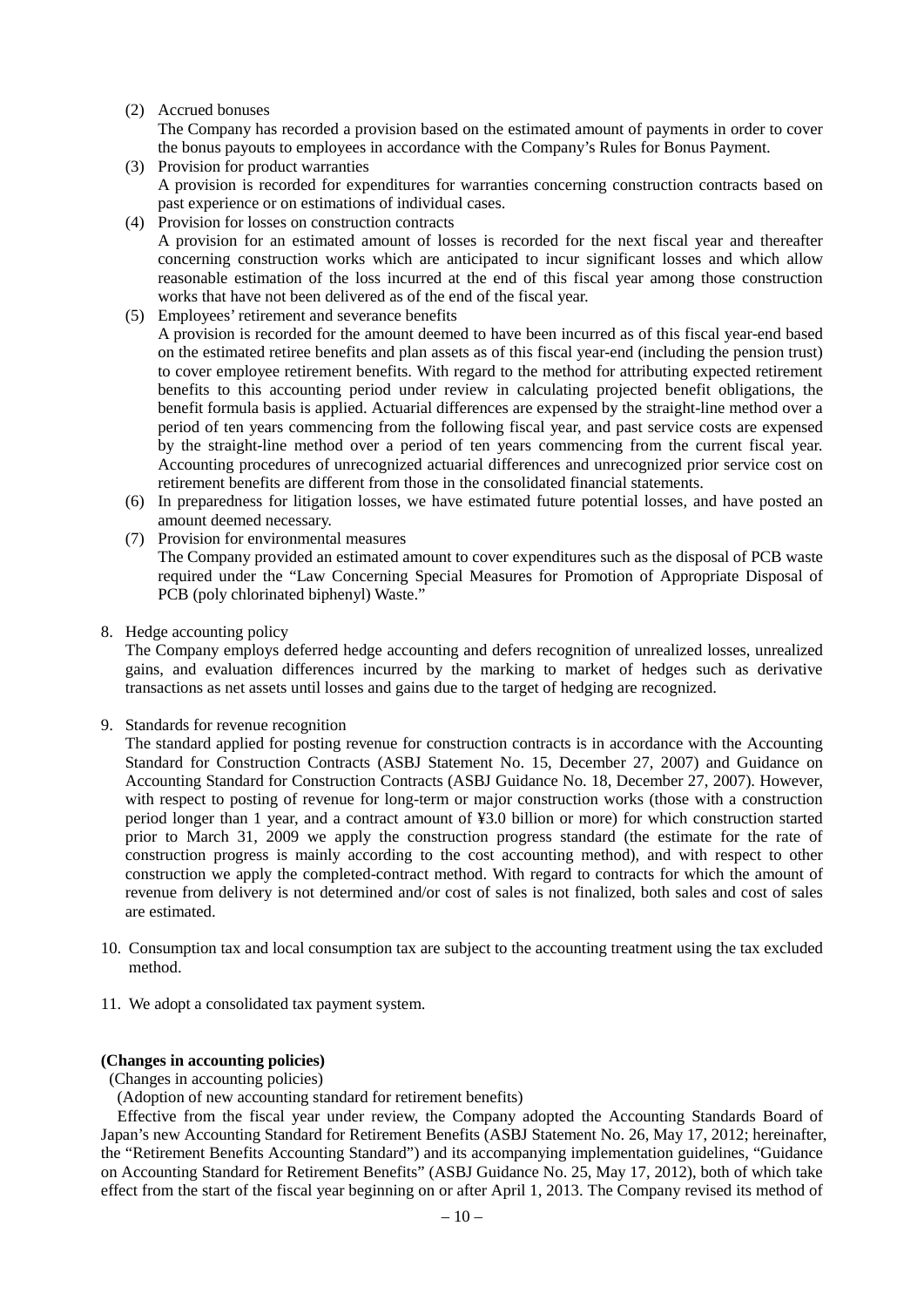calculating retirement benefit obligations and service costs and changed its method of attributing projected retirement and severance benefit obligations to accounting periods from a straight line basis to a benefit formula basis.

As of the start of the fiscal year under review, in accordance with the transitional measures provided in Paragraph 37 of the Retirement Benefits Accounting Standard, the Company debited its retained earnings brought forward as of beginning of the fiscal year under review, to reflect the effect of the change in its method of calculating retirement benefit obligations and service costs.

This debit reduced retained earnings as of the beginning of the fiscal year under review by ¥10,516 million. The effect on income is minimal.

# (Treatment of FIA)

When the Company's main partners sell jet engines to airlines, the airlines demand a type of discount called fleet introductory assistance (FIA). The Company is charged a share of this FIA in proportion to its involvement in projects. The Company has previously included these FIA charges in cost of sales. Effective from the fiscal year under review under review, the Company has switched to reporting FIA charges as a deduction from sales.

After reassessing its FIA transactions in light of the Japanese Institute of Certified Public Accountants' Accounting Practice Committee Research Report No. 13, "Research Report on Revenue Recognition in Japan (Interim Report)," issued in July 2009, the Company decided that this revised treatment results in a more appropriate presentation of its operating performance.

The Company deducted FIA charges from sales in the fiscal year under review, and because the impact of this accounting policy change on the non-consolidated financial statements as a whole is minimal, the Company did not apply the change retrospectively.

The change reduced both sales and cost of sales for the fiscal year under review, by ¥37,499 million, relative to what they would have been in the absence of the change, but it had no effect on operating income, recurring profit, or income before income taxes and minority interests.

#### (Treatment of specialized jigs and tools for civilian aircraft)

Effective from the fiscal year under review, the Company has reclassified jigs and tools used in the Aerospace segment's civilian aircraft manufacturing operations from inventory (work in process) to property, plant and equipment as a result of a reassessment of the balance sheet classification of these jigs and tools in light of their growing size and functionality.

The Company reclassified the jigs and tools as of the previous fiscal year-end and carried the revised asset balances over as beginning balances for the fiscal year under review. Since the impact of the reclassification on the non-consolidated financial statements as a whole is minimal, they did not apply the reclassification retrospectively.

The reclassification reduced work in process as of the beginning of the fiscal year under review, by ¥26,781 million and increased property, plant and equipment and intangible assets by ¥26,555 million and ¥226 million relative to what they would have been in the absence of the reclassification.

Previously, the book value of the specialized jigs and tools was transferred from work in process to cost of sales upon the sale of the aircraft components for which the jigs and tools were used. From now on, the jigs and tools will be depreciated as fixed assets and their depreciation will be allocated between cost of sales and work in process. The impact of this change on earnings is minimal.

#### (Treatment of subsidies related to aircraft development)

In developing aircraft and jet engines, the Company receives development-related subsidies pursuant to the Aircraft Industry Promotion Act. The Company previously placed priority on the subsidy transactions' legal form by recognizing the subsidies as revenue received in consideration for development deliverables, charging the revenues' corresponding development expenses to cost of sales, and recognizing projected future obligations related to the subsidies as warranty obligations. From the fiscal year under review, the Company is placing more priority on the subsidy transactions' economic substance and has revised its accounting treatment accordingly. Specifically, the Company no longer recognizes the subsidies as revenue and, on its balance sheet, it now recognizes projected future obligations as liabilities and capitalizes development expenses as inventory.

After reassessing the subsidy transactions by placing priority on their substance in light of the Japanese Institute of Certified Public Accountants' Accounting Practice Committee Research Report No. 13, "Research Report on Revenue Recognition in Japan (Interim Report)," issued in July 2009, the Company decided that this revised treatment results in a more appropriate presentation of its operating performance and financial condition.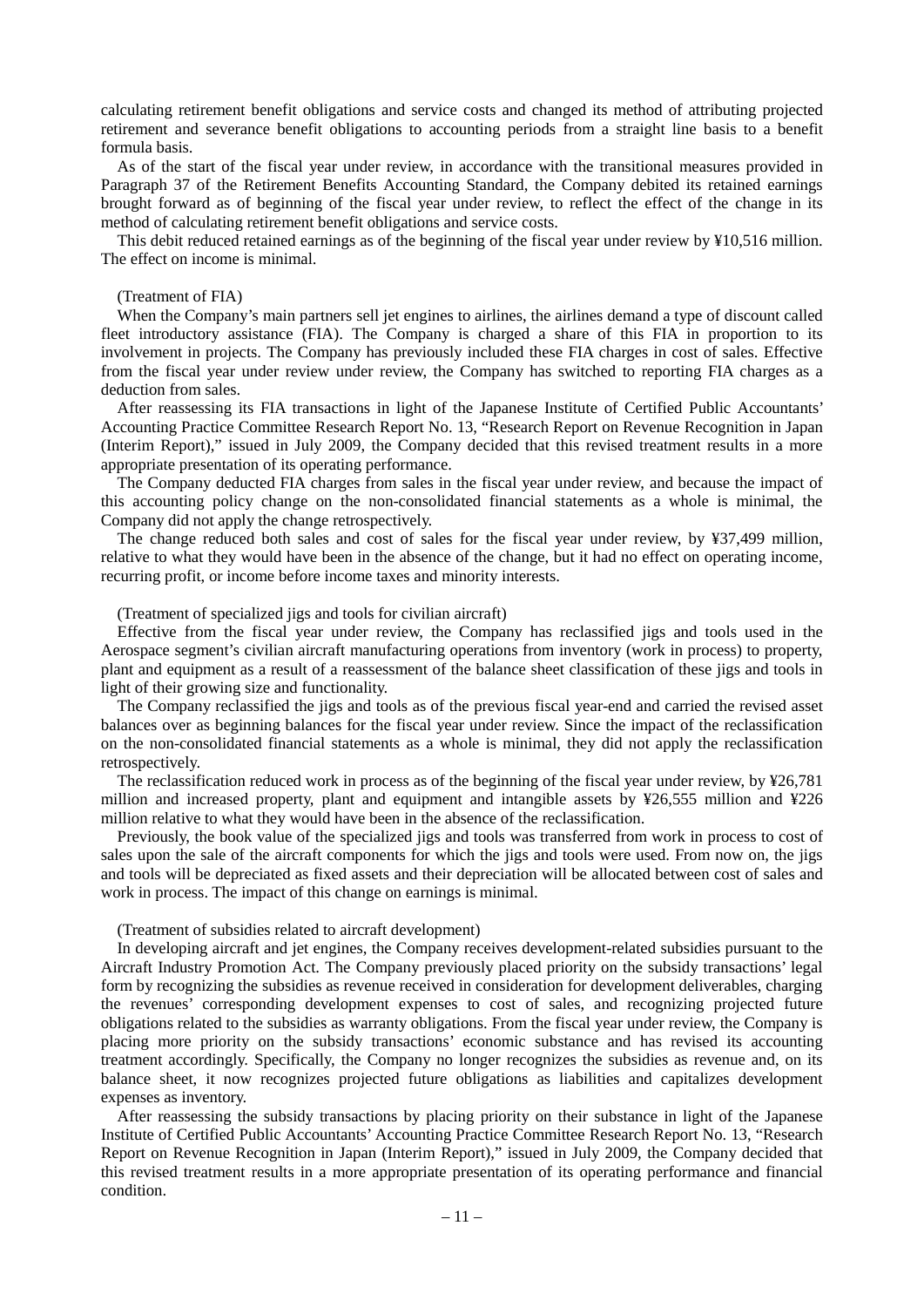At the end of the fiscal year under review, the Company capitalized the development expenses as inventory and recognized a liability as described above. Since the impact of these changes on the consolidated financial statements as a whole is minimal, the Company did not apply the changes retrospectively. The impact of the changes on earnings is minimal.

As a result, the work in process, accounts payable-other and long-term accounts payable-other balance at the end of the fiscal year under review increased by ¥14,409 million, ¥1,160 million and ¥13,249 million, respectively. The impact of the changes on earnings was minimal.

(Changes in accounting policies which are difficult to distinguish from changes in accounting estimates and changes in accounting estimates)

(Changes in depreciation method and depreciable lives)

The Company and its domestic consolidated subsidiaries have previously used the declining balance method to depreciate their property, plant and equipment (except for buildings (excluding fixtures) acquired on or after April 1, 1998, which have been depreciated by the straight line method). Effective from the fiscal year under review, they have switched to using the straight line method for all property, plant and equipment.

In accordance with Kawasaki Business Vision 2020, the Company and its consolidated subsidiaries actively conduct overseas operations ranging from production to sales while treating their domestic plants as development and production hubs where advanced technological capabilities are concentrated. Given this configuration, overseas capital investment is expected to become even more important than before.

As a result of the change in the depreciation method in response to such a change in the capital investment environment, the Company's production facilities are expected to operate stably and the economic benefits of capital investments will accordingly accrue evenly over time. The Company therefore decided that switching to the straight line method of depreciation would more accurately reflect the state of its operations from the standpoint of appropriately reporting quarterly and annual income and losses.

Additionally, the Company has previously depreciated its machinery and tools based mainly on depreciable lives prescribed in the Corporation Tax Act. In conjunction with the change in depreciation method, it has revised the depreciable lives of its machinery and tools effective from the fiscal year under review. It did so based on a comprehensive reassessment of the physical and economic lives of the machinery and tools, taking into account various factors including product life spans and the risk of production process obsolescence.

As a result of these changes, consolidated operating income, recurring profit, and income before income taxes and minority interests for the fiscal year under review were ¥12,573 million higher than they would have been in the absence of the changes.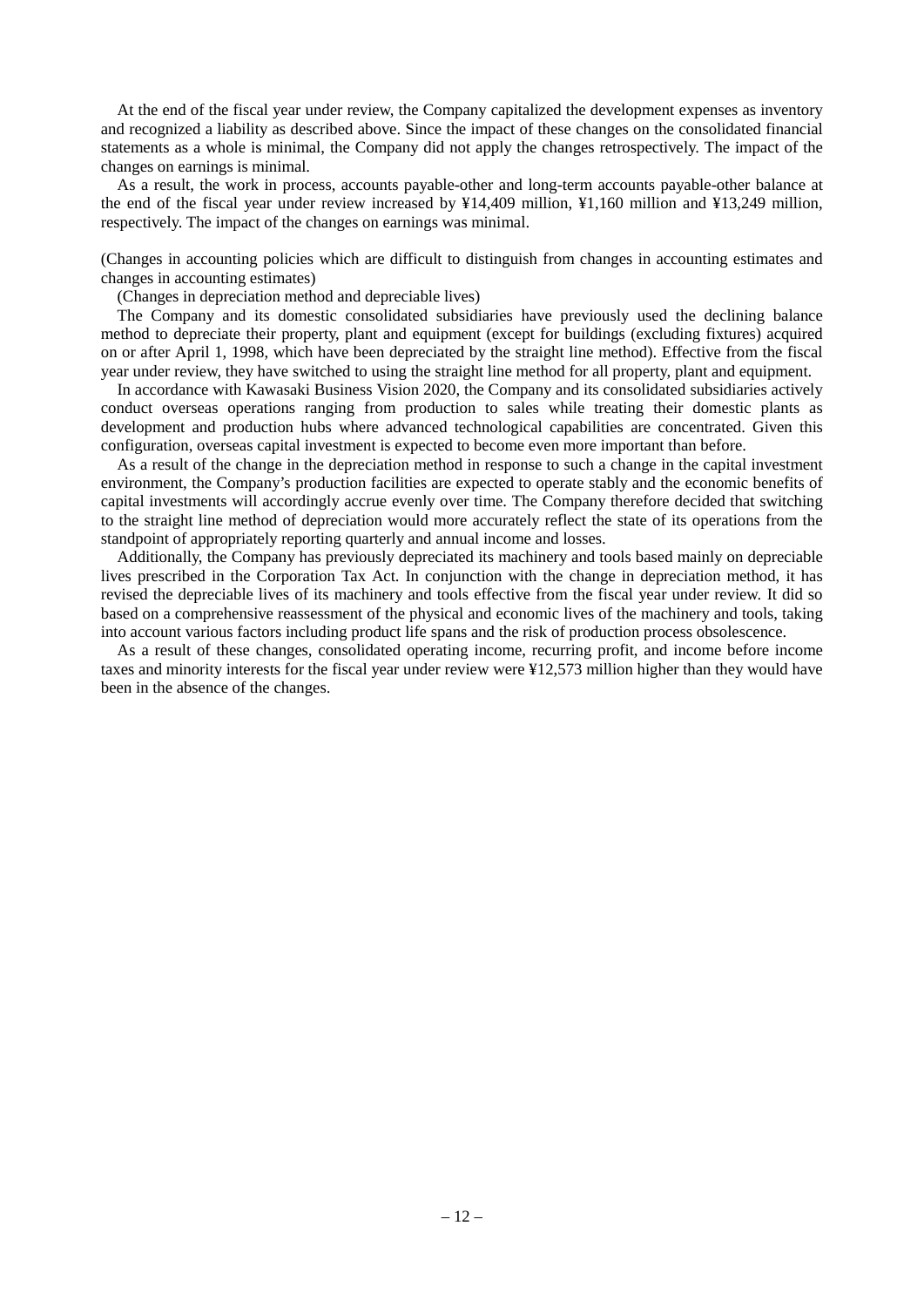|             |     | (Notes to Non-Consolidated Balance Sheet)                                                       |                   |
|-------------|-----|-------------------------------------------------------------------------------------------------|-------------------|
| 1.          |     | The amounts presented are rounded down to the nearest unit.                                     |                   |
| 2.          |     | Accumulated depreciation of property, plant and equipment                                       | ¥542,584 million  |
| 3.          |     | Monetary receivables from and payables to affiliates                                            |                   |
|             |     | Short-term monetary assets                                                                      | ¥170,217 million  |
|             |     | Long-term monetary assets                                                                       | ¥6,438 million    |
|             |     | Short-term monetary liabilities                                                                 | ¥94,516 million   |
| 4.          |     | Asset pledged as collateral and liability relating to collateral                                |                   |
|             | (1) | Assets pledged as collateral                                                                    |                   |
|             |     | Investment securities                                                                           | $¥14$ million     |
|             |     | Shares of affiliates                                                                            | ¥868 million      |
|             |     | <b>Buildings</b>                                                                                | ¥82 million       |
|             |     | Total                                                                                           | ¥964 million      |
|             |     | Shares of ENSEADA INDUSTRIA NAVAL S.A., an affiliate accounted for using                        |                   |
|             |     | the equity method, are offered in security for loans from financial institutions.               |                   |
|             |     | Relevant liabilities as of the end of the fiscal year include long-term debt of                 |                   |
|             |     | ¥31,842 million.                                                                                |                   |
|             | (2) | Liability relating to collateral                                                                |                   |
|             |     | Long-term debt (due for repayment within one year)                                              | ¥13 million       |
|             |     | Long-term debt                                                                                  | ¥127 million      |
| 5.          |     | Guarantee liability for bank borrowings by affiliates                                           |                   |
|             |     | and employees                                                                                   | ¥31,554 million   |
|             |     |                                                                                                 |                   |
|             |     | (Notes to Non-consolidated Statement of Income)                                                 |                   |
| 1.          |     | The amounts presented are rounded down to the nearest unit.                                     |                   |
| $2^{\circ}$ |     | Transactions with affiliates                                                                    |                   |
|             |     | Net sales                                                                                       | ¥421,772 million  |
|             |     | Purchases                                                                                       | ¥ 183,165 million |
|             |     | Transactions other than operating transactions                                                  | ¥ 34,650 million  |
|             |     | <b>Extraordinary losses</b>                                                                     | ¥ 2,624 million   |
|             |     | 3. Gain on contribution of securities to the pension trust is attributable to the additional of |                   |

- contribution of investment securities held by the Company to the pension trust.
- 4. Loss on disaster is mainly attributable to building removal costs and loss of fixed assets and inventories due to the collapse of a hangar roof in Atsugi Works of NIPPI Corporation, which is KHI's consolidated subsidiary, caused by the heavy snowfall on February 15, 2014.
- 5. Transfer pricing adjustments is based on the agreement of Advance Pricing Arrangement with overseas subsidiaries.

#### **(Notes to Non-consolidated Statement of Changes in Net Assets)**

1. The amounts presented are rounded down to the nearest unit.

2. Number of treasury stock at the end of fiscal year under review Common stock 141,710 shares

## **(Notes to Tax Effect Accounting)**

Among other factors, the main contributing factor to deferred tax assets is the disallowance of various provisions such as the employees' retirement and severance benefits and the losses on construction contracts, and the main contributing factor to the deferred tax liabilities incurred is net unrealized gain on securities.

## **(Additional Information)**

(Effects of the change of corporate tax rate, etc.)

In accordance with the promulgation of the "Law for Partial Amendment of the Income Tax Law, Etc." (2014, Law No. 10) on March 31, 2014, the Special Reconstruction Corporation Tax will no longer be imposed from the fiscal year beginning on or after April 1, 2014.

The statutory tax rate, which is used to calculate deferred tax assets and liabilities, has been reduced from the previous 37.8% to 35.4% for the temporary differences expected to be cleared during the fiscal year beginning on or after April 1, 2014.

This tax rate change decreased net deferred tax assets by ¥1,563 million, increased income taxes-deferred, which is expensed for the fiscal year under review, by ¥1,496 million, and decreased deferred gains or losses on hedges by ¥66 million.